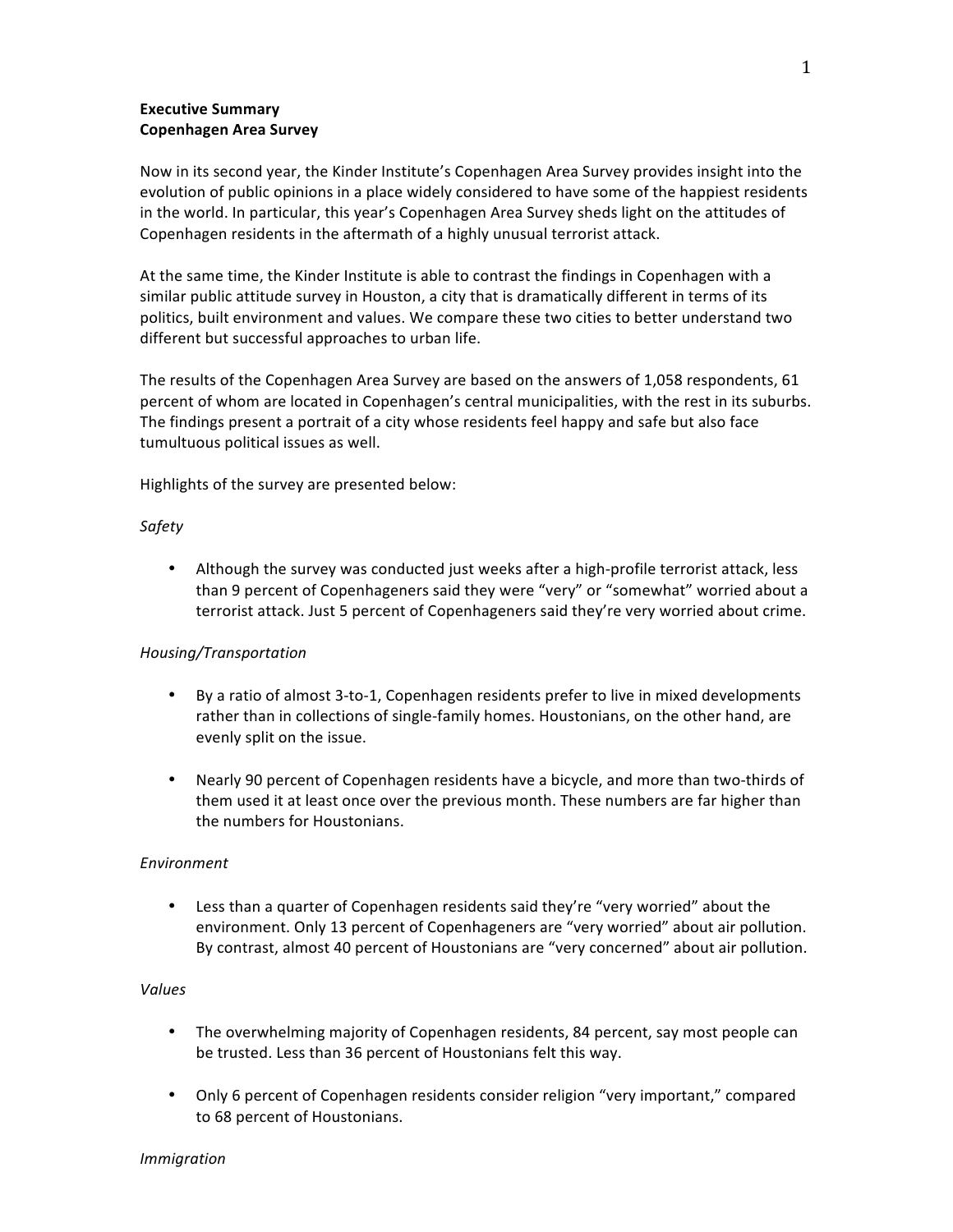- A majority of Copenhagen residents, 52 percent, believe immigration threatens their country's culture. Only 37 percent of Houstonians expressed those concerns.
- Similarly, fewer than 30 percent of Copenhageners felt relations among Danes and nonwestern immigrations were "excellent" or "good."

Michael O. Emerson, who leads the Copenhagen Area Survey on behalf of the Kinder Institute, describes the approaches of the two cities as "market" and "people" approaches to city life. Houston and Copenhagen represent opposite ends of that spectrum. We look forward to contributing to the ongoing dialogue about these dramatically different approaches to urban life in the 21st century.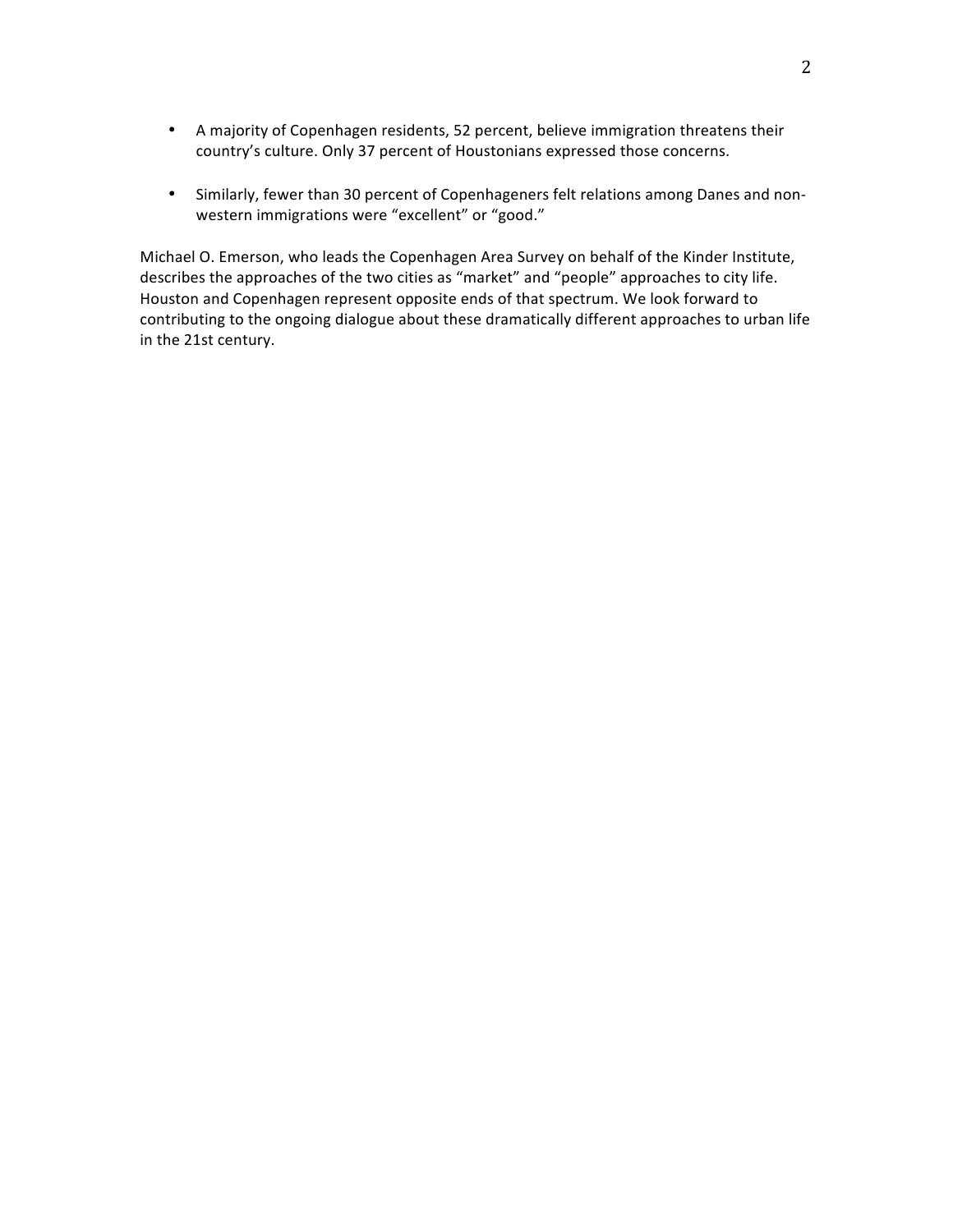#### **Background**

This marks the second year the Kinder Institute for Urban Research has conducted the Copenhagen Area Survey. The project debuted in 2014, when Michael O. Emerson, then codirector of the Kinder Institute and now a Kinder Fellow, collaborated with the Danish Institute for Study Abroad to teach a course in Copenhagen.

As the Kinder Institute began its work in Copenhagen, it continued to conduct the Houston Area Survey, an annual study now in its 35th year that gauges the opinions of residents living in and around the fourth-largest city in the United States. The initial design of the Copenhagen survey  $$ much like the Houston survey  $-$  involved the assistance of undergraduate students in Copenhagen. 

In some ways, the Copenhagen and Houston surveys are sister products, offering insights into the opinions and attitudes of people from two dramatically different parts of the world. At the same time, each survey is valuable in its own right, with questions that make them useful even when examined independently of each other.

#### **Why Copenhagen**

Why would the Kinder Institute, a think tank based in Houston and primarily focused on researching cities in American Sunbelt, take an interest in surveying Copenhagen?

People have lived in cities for thousands of years. But, until recently, never had *most* people lived in cities. Today, more than half of the world's population lives in urban areas. As a growing number of people spend a growing amount of time living, working and playing in cities, we're faced with a critical question: how do you make cities work best for their residents?

Copenhagen has a reputation as a place that's figured out the answer.

In numerous global rankings, Copenhagen residents rank amongst the happiest people on Earth. Learning more about a place with happy people, healthy air and clean water is of value to anybody interested in learning more about cities.

Putting that discussion in the context of Houston is especially intriguing since the two cities are so dissimilar in terms of their built environment, politics and public opinions. Houston is a place focused on business with policies geared towards individualism. Copenhagen, meanwhile, places a priority on collective interests and strives toward its idealized vision of what a city should be.

Emerson and co-author Kevin Smiley, a Rice University doctoral candidate affiliated with the Kinder Institute, describe the different concepts as the "market" and "people" approaches to city life. Houston and Copenhagen represent opposite ends of that spectrum. Both cities are home to residents trying to work, raise families and have good lives. "But," Emerson said, "they go about those things quite differently."

#### **Methodology**

Epinion, a Copenhagen-based market research firm, administered the Copenhagen Area Survey online over a period of several weeks in spring 2015. Of 1,058 respondents, 61 percent were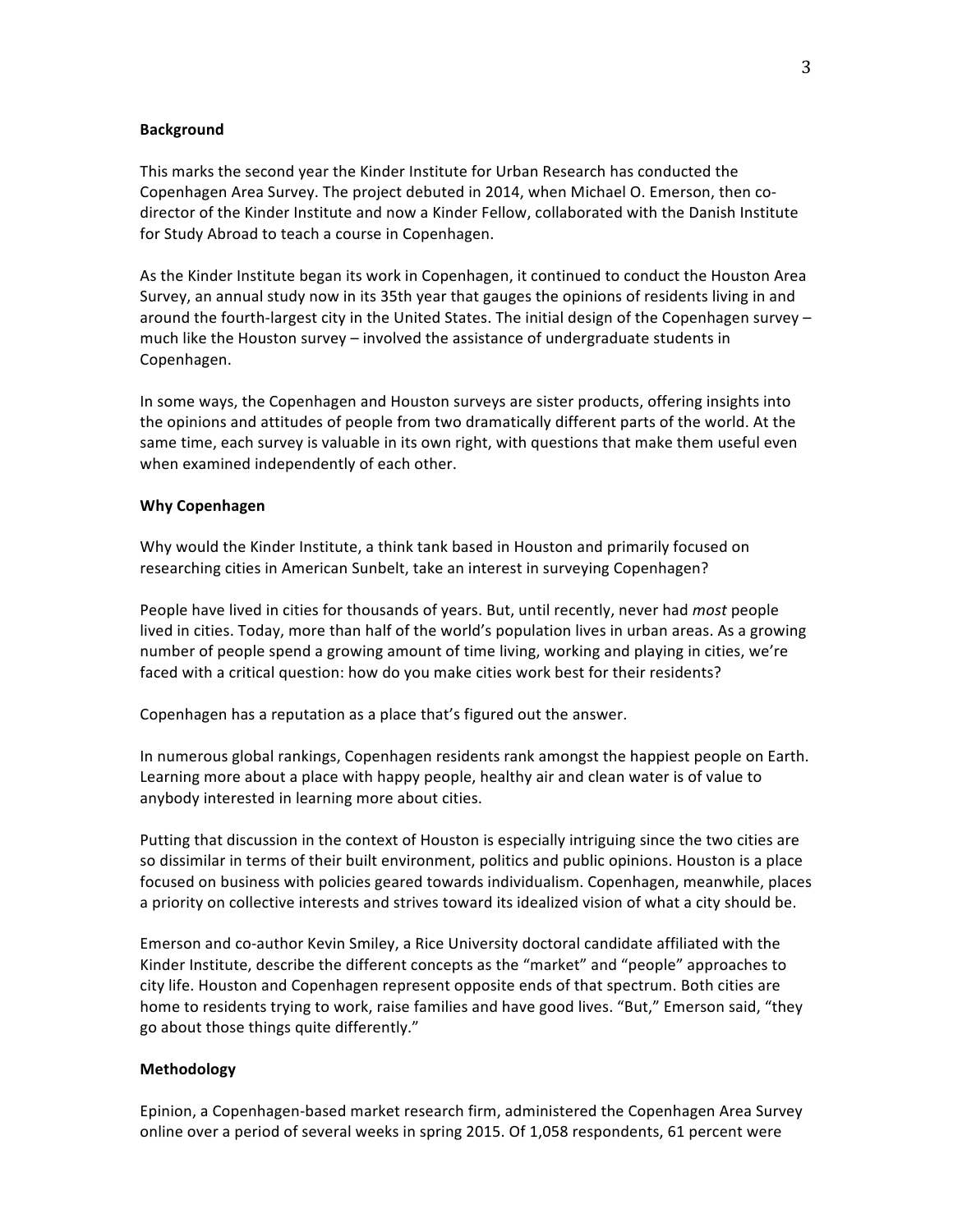from the centrally located municipalities of Copenhagen and Frederiksberg, with the rest living in the Copenhagen suburbs.

In the charts accompanying this report, we attempt to pair data collected in Copenhagen in 2015 with comparable data collected in Copenhagen in 2014, when available.

The report also contains, when available, responses collected from Houstonians in 2015. In some cases, we also include Houstonians' responses the last time the question was asked (either in 2014 or 2013 if the question is only asked in alternating years).

### **Results**

The results of the 2015 survey largely mirrored those of the 2014 survey, painting a portrait of Copenhagen as a city whose residents generally consider it a good place to live, feel safe and care deeply about both the environment and reducing inequities among residents.

However, the 2015 survey added several new questions. This report aims to highlight the questions that were new in 2015 as well as those that reveal stark differences – and in some cases a few similarities - between Copenhagen and Houston.

### *Shooting's impact*

Copenhageners are generally happy people who feel safe in their city. In the 2014 survey, we found just 5 percent of Copenhagen residents worry about crime. Remarkably, despite violence that struck the city just weeks before the 2015 survey was conducted, that appraisal of crime remained unchanged in this year's results.

One of the most newsworthy events that occurred in the period between the two annual surveys was the Valentine's Day shootings in 2015. A 22-year-old - born in Denmark to Jordanian-Palestinian parents – killed two people and wounded five police officers before finally being fatally shot by authorities.

First, Omar Abdel Hamid El-Hussein shot and killed a Swedish artist at a cultural center, ostensibly in response to the artist's drawings of Muhammad. Later that night, El-Hussein fatally shot a member of the Jewish community at a Copenhagen synagogue. Prior to the attacks, El-Hussein reportedly went online and swore an oath to an ISIS leader.

Interestingly, in the wake of the Valentine's Day attack, residents still seem to feel relatively safe. In 2015, the survey asked residents for the first time whether they fear a terrorist attack. Only 8.5 percent were "very" or "somewhat" worried. On the other hand, 91.6 percent were "not very worried" or "not worried at all" (Table 1). The results are striking. The survey was conducted less than two months after the shooting. The shooting itself came on the heels of the Charlie Hebdo attack in Paris, which had already sent a wave of fear through Europe. Despite those two attacks, Copenhagen residents by and large aren't worried about terrorism.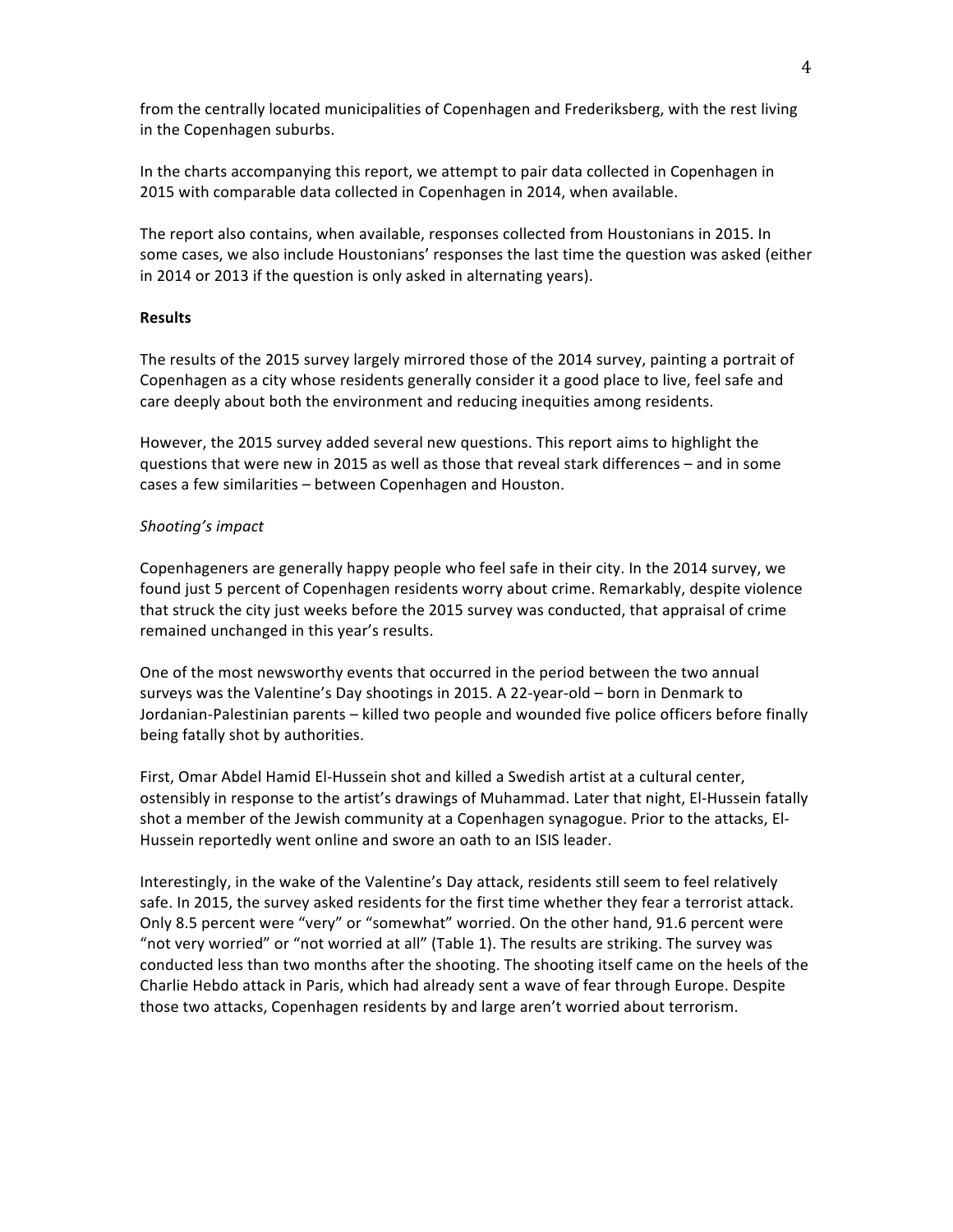

Both those effects may be due to the way the shooting was publicly discussed. Despite the religious overtones of the crime, politicians in Denmark did not characterize it as a terrorist attack and instead framed it as a psychological issue involving a single person, Emerson said.

#### *Urban form*

Three out of four Copenhagen residents say they'd prefer to live in an area with a mix of developments rather than single-family residential neighborhoods. This differs from Houston residents, who are evenly divided on the matter (Table 2).



The reason for those differing views may have something to do with the fact that larger families are much more common in Houston than they are in Copenhagen. Single-person households in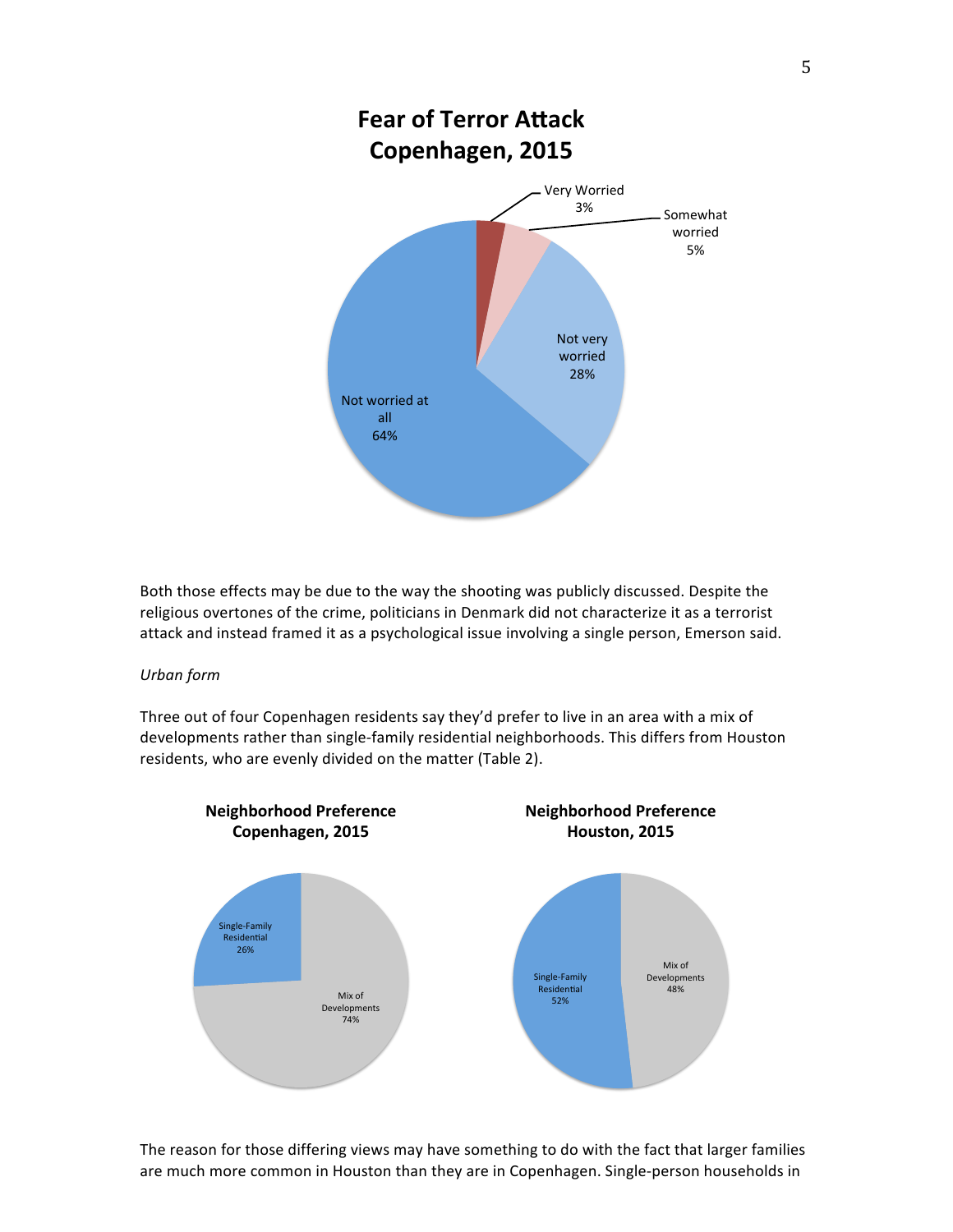Copenhagen accounted for 31.2 percent of respondents but just 17.4 percent of those who answered the Houston survey. Meanwhile families of at least five accounted for 17.1 percent of Houston respondents but were relatively rare in Copenhagen, measuring just 2.4 percent of respondents (Table 3).

### *Trust*

The most fundamental difference between residents of Houston and Copenhagen appears to be their basic views on whether people can be trusted. About 84 percent of Copenhagen residents believe people can be trusted, compared to 35.6 percent of Houston residents. At the same time, 16 percent of Copenhagen residents say you "can't be too careful" about others, compared to 64.4 percent of Houstonians who agree with the statement (Table 4).



Those different dynamics are palpable for those who have spent time in both places. "I can feel the difference, living in these two cities," Emerson said. "In Houston, you come from the perspective that somebody's always trying to get something. You're always cautious. The opposite assumption is true in Copenhagen."

#### *Immigration and ethnic relations*

Another key difference between the two cities is their residents' views on immigration. "In Copenhagen, it's fine to have immigration, but you can only have a small amount.... otherwise, there's a fear they'll lose what they've developed," Emerson said, describing the attitude of the European city's residents.

Indeed, Copenhageners generally have reservations about immigration in their country. More than half of them indicate they believe it threatens their national culture.

Meanwhile, only 36.7 percent of Houstonians believe immigration threatens American culture, compared to 63.3 percent who believe it strengths it (Table 5).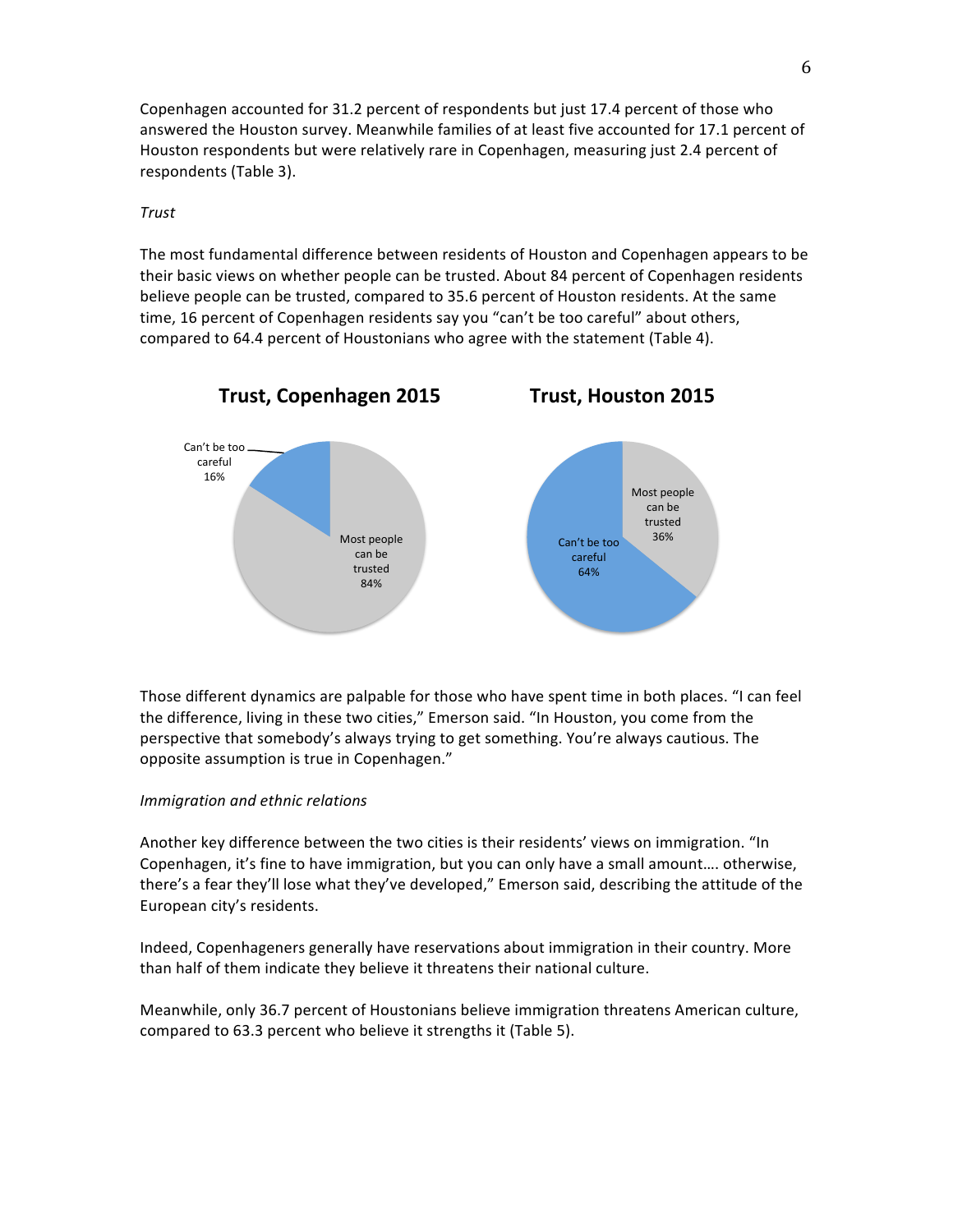

While a majority of Copenhagen respondents, 56.3 percent, desire to live in neighborhoods with a mix of immigrants and non-immigrants, a large minority of respondents say they'd prefer to live in a place mostly free from immigrants. This was a new question in the Copenhagen survey, and it wasn't asked in the Houston survey (Table 6).

Ethnic relations in Copenhagen are generally perceived to be worse than they are in Houston. Less than a third of Copenhagen residents (29.5 percent) rated relations between Danes and Nonwestern immigrants as "excellent" or "good." Though a perfect comparison is not possible due to slightly different questions, 48 percent of Houstonians said ethnic relations in their city were "excellent" or "good." And many more Copenhageners than Houstonians gave those relationships a "poor" rating (Table 7).

#### *Transportation*

The biggest change within any question asked of Copenhageners both years was in their rating of traffic. In 2014, 70.2 percent of respondents said traffic in the city had worsened over the previous three years. But in 2015, that figure dropped to 55.4 percent. The change is likely due to the combined effects of more residents switching away from cars – freeing them from the effects of roadway congestion  $-$  and an end to some roadway construction in Copenhagen that had snarled traffic in some areas in recent years.

Meanwhile, in Houston, residents' concerns about traffic are rising. In 2015, 69.9 percent of residents said traffic seemed to be getting worse. That's higher than the total in 2013, the last time the question was asked, when 58.3 percent of Houstonians said traffic was getting worse. Meanwhile, the number of Houstonians who said traffic is getting better fell from 10.2 percent to 6.5 percent during that time period (Table 8).



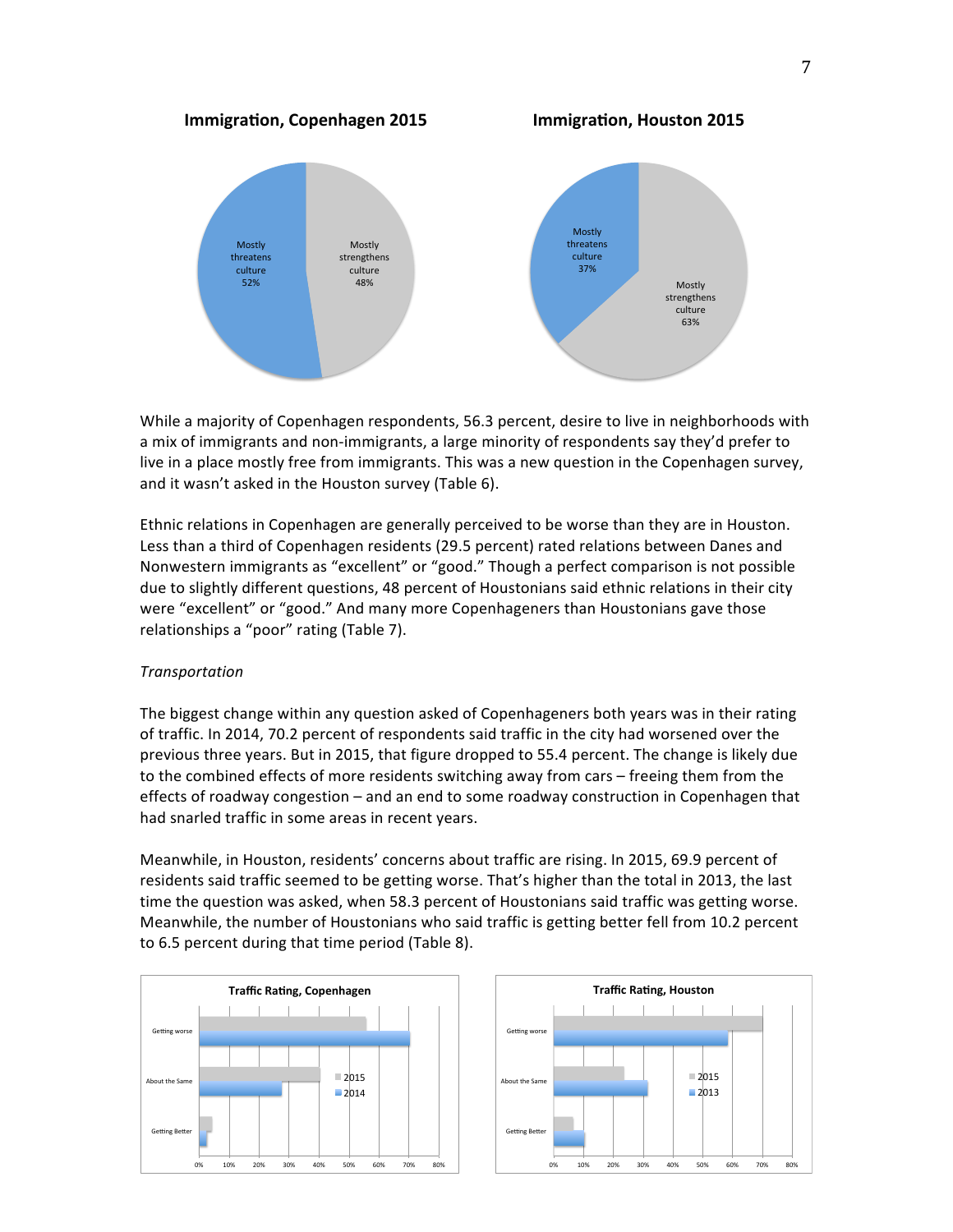For the first time in our survey, Copenhagen respondents were asked about a proposed ordinance restricting the use of automobiles in the central portion of the  $city - a$  policy that is increasingly common in European and Asian cities but virtually unknown in the United States. Though the ordinance was not implemented  $-$  a compromise reached in 2012 prevented a vote from ever happening – the survey nonetheless found 63.9 percent of Copenhagen residents support it, compared to  $36.1$  percent who oppose it. A similar question wasn't asked in the Houston survey, but it's safe to say that given the large numbers of daily automobile users there, residents would be unlikely to favor (or even consider) such a plan (Table 9).

Another dramatic difference between the cities and their approach to urban planning is in how the two places view bicycles.

Unsurprisingly, in Copenhagen (where bicycles are iconic) the overwhelming majority of people -87.9 percent - say they own bikes. Just 37.1 percent of Houstonians, however, own bicycles  $(Table 10)$ .

Indeed, bicycle riders are ubiquitous in Copenhagen and serve as one of the most recognizable images associated with the city. Houston's heat, size and roadway structure have all rendered bicyclists a small (albeit quickly growing) portion of the city's population.

Meanwhile, 68.6 percent of Copenhagen residents say they have ridden a bicycle in the last 30 days, compared to only 9 percent of Houstonians (Table 11).



Copenhagen residents were also more than 10 times as likely as Houstonians to say they use public transportation to get to work (40.3 percent vs. 3.7 percent), and more than 100 times as likely to commute by bicycle (48.9 percent vs. 0.3 percent) (Table 12).

However, part of this discrepancy may be due to the methodology of the study: Copenhagen respondents could select multiple answers to this question (in case they use more than one mode for their commute), while Houstonians were allowed a single response. Still, based on other responses and the two cities' transportation networks, it's a safe assumption that vastly more Copenhageners use bicycles and transit than Houstonians.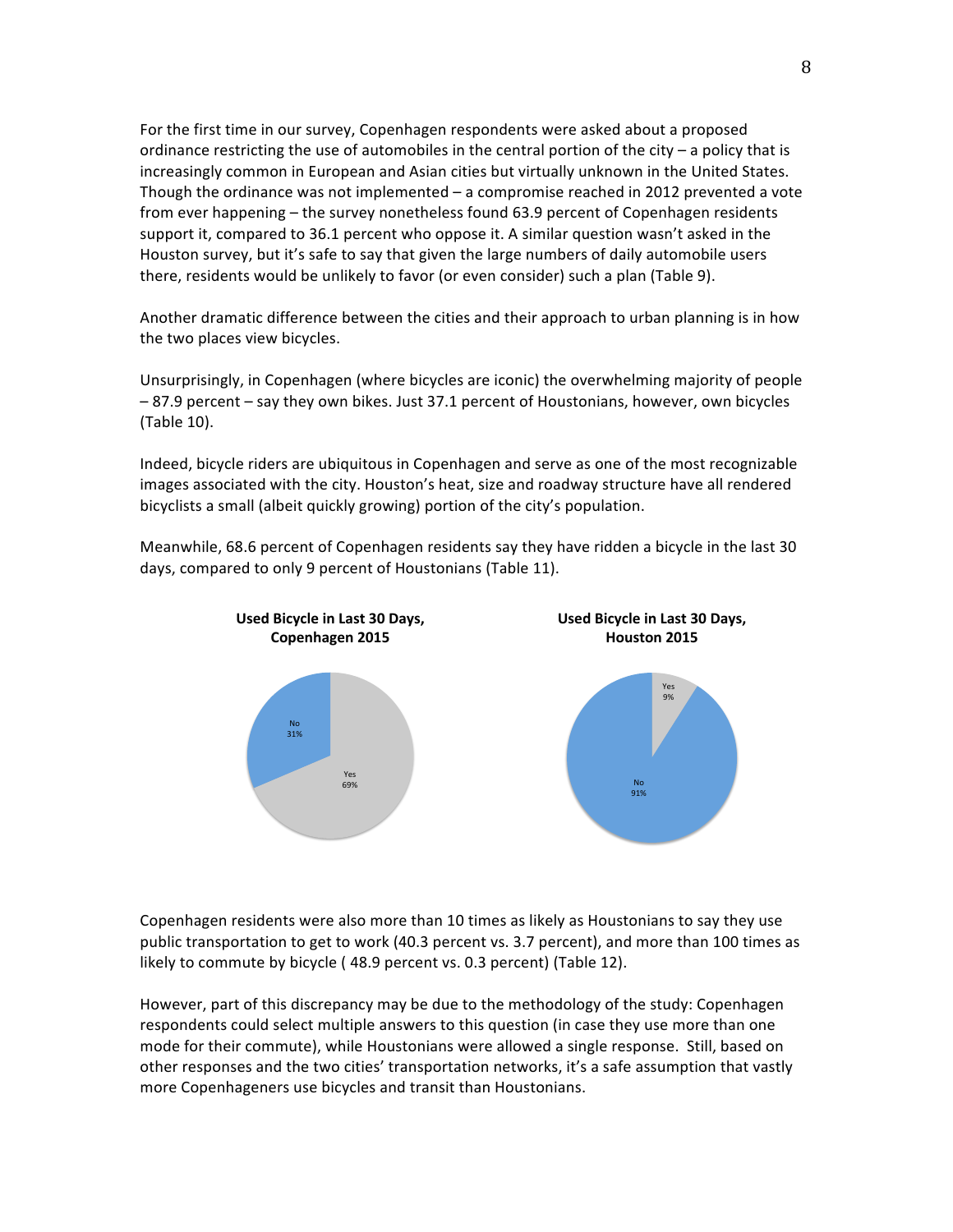

### *Environment*

The survey did find similar views on the environment between Houstonians and Copenhageners. More than 80 percent of respondents in each of the cities indicated they are "very" or "somewhat" worried about environmental issues.

Yet for Houstonians, those concerns hit much closer to home. Just 13.2 percent of Copenhagen residents are "very worried" about air pollution. Houstonians had those concerns at nearly three times that rate (38 percent). Those results may be due to the proximity of some in the Houston area to refineries and chemical plants clustered near the eastern part of the region. Meanwhile, Denmark is known for having strict environmental laws - a reputation that Texas lacks (Table 13). 

Still, although air quality seems to be particularly worrisome to Houston residents, it's a topic Copenhageners care about as well. When those who are "very" and "somewhat" worried about air pollution are combined, the rate of concern in Copenhagen climbs to 72.1 percent, comparable to the 75.6 percent combined rate in Houston (Table 14).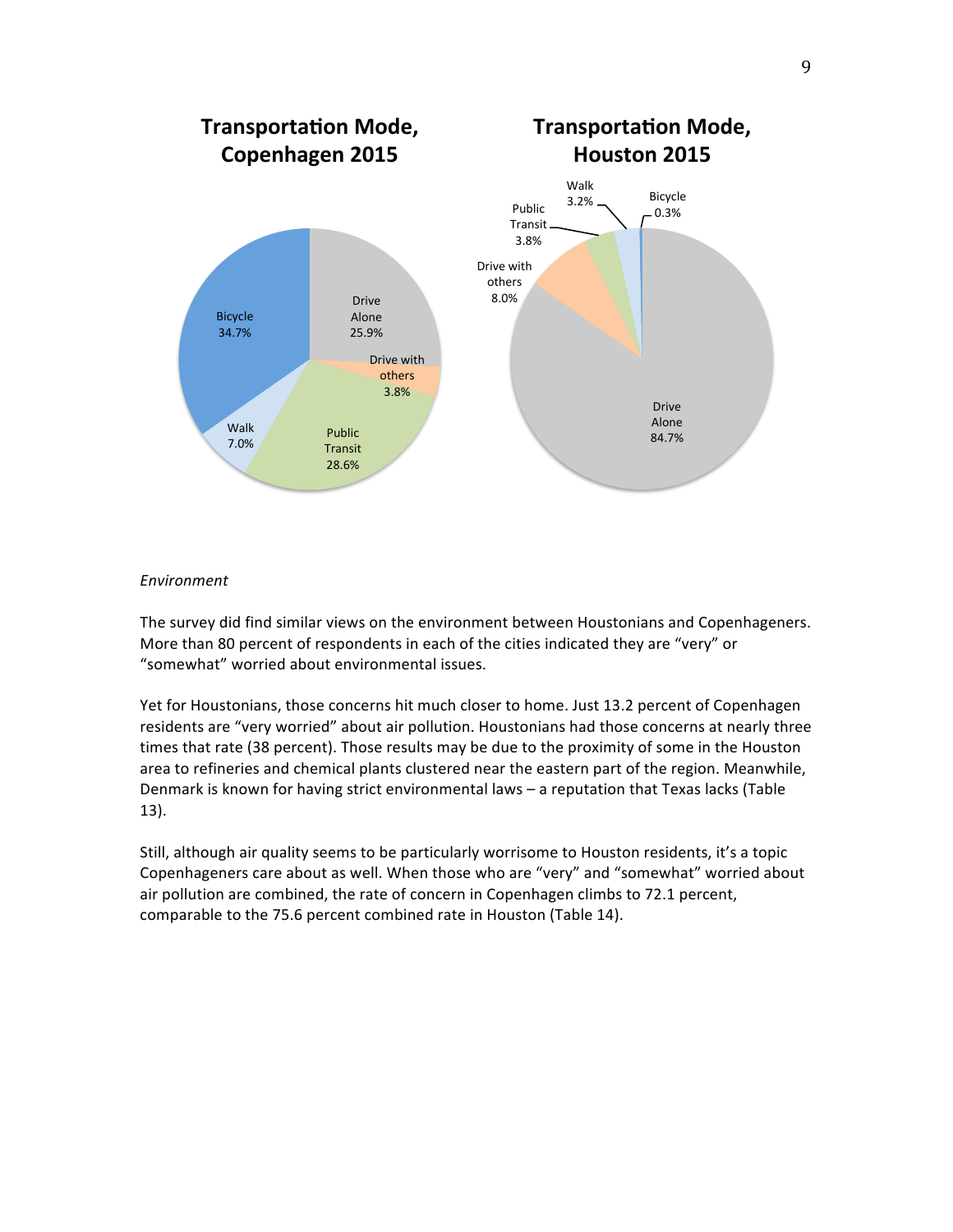

And yet, while both Houstonians and Copenhageners are concerned about the environment, they have different views on climate change. The overwhelming majority of Copenhagen residents, 78.4 percent, said climate change is due to human activities, compared to 57.7 percent of Houstonians. Houston residents are almost twice as likely as Copenhagen residents to blame climate change on something other than human activities (Table 15).



Residents of both cities worry about the environment; however, they have different priorities when it comes to how to address those concerns.

Copenhagen residents favor protecting the environment over economic growth at a margin of 64.8 percent to 35.2 percent. In Houston, those priorities are flipped, with 57 percent of residents favoring economic growth compared to 43 percent who prioritize protecting the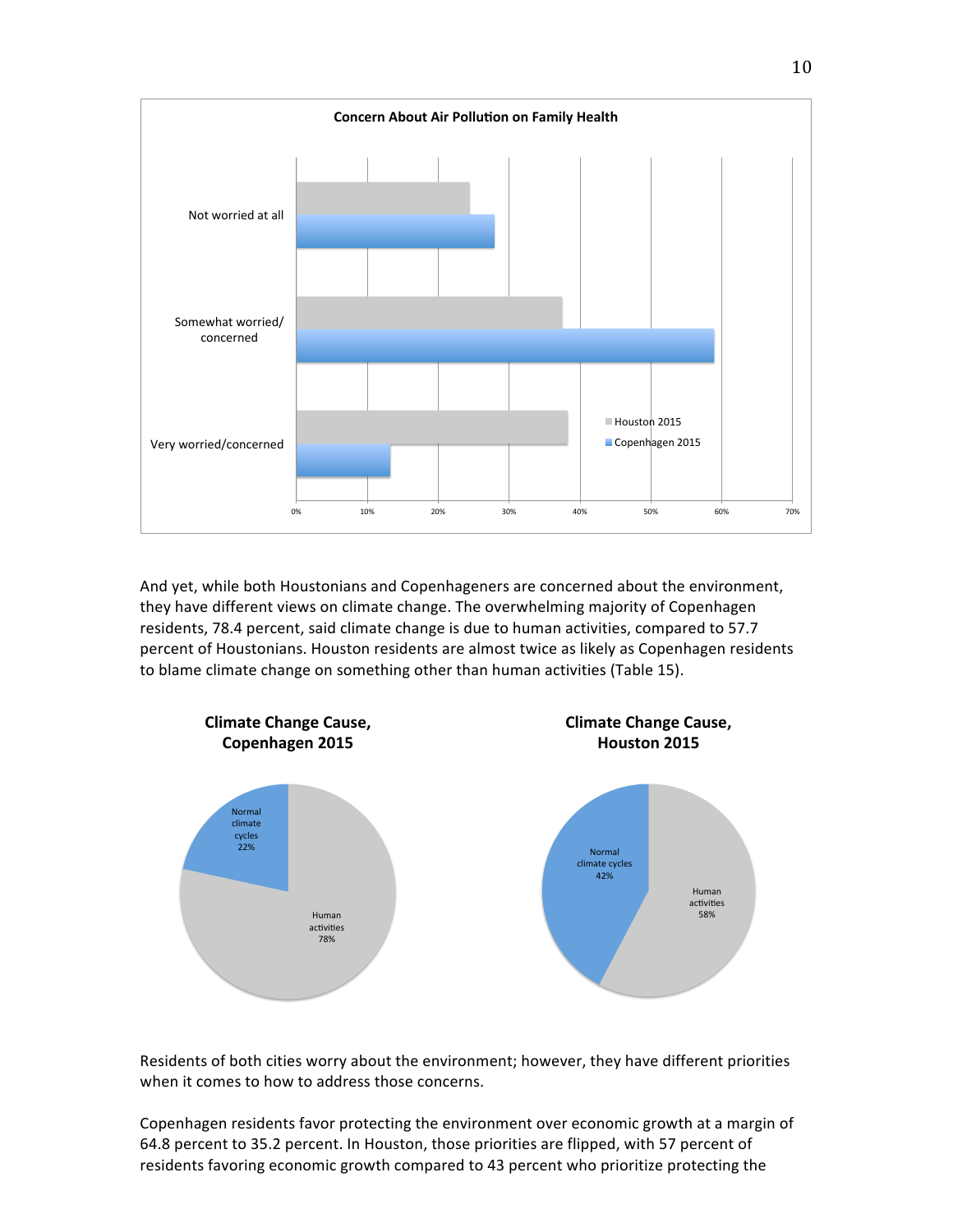environment. We can't say for sure why that is, but it's worth noting the energy and petrochemical industries represent a large portion of the Houston-area employers (Table 16).

### *Crime*

Despite the highly publicized Valentine's Day shootings that occurred just before the 2015 survey was administered, fear of crime is low in Copenhagen.

In 2015, just 5 percent of Copenhagen residents indicated they were very worried about crime, and more than 80 percent said they "not very worried" or "not worried at all" about crime. In Houston, fear of crime is much higher. Seventy percent of Houston residents are "very" or "somewhat" worried about crime (Table 17).



Copenhageners also seem to generally feel safe within their own neighborhoods. Only 6.3 percent of respondents strongly agreed that crime is a significant problem in their neighborhood. A combined 72.5 percent of residents in Copenhagen slightly or strongly disagreed that crime is a problem in their neighborhood. This figure did not change substantially after the shooting (Table 18).

## *Religion*

The dramatic cultural differences between the cities are also strongly reflected in their differing views on religion. Just 6.3 percent of Copenhagen residents consider religion to be very important, compared to 67.5 percent of Houstonians (Table 19). And only 12.9 percent of Copenhagen residents had attended religious service in the last 30 days, compared to 59.8 percent of Houstonians (Table 20).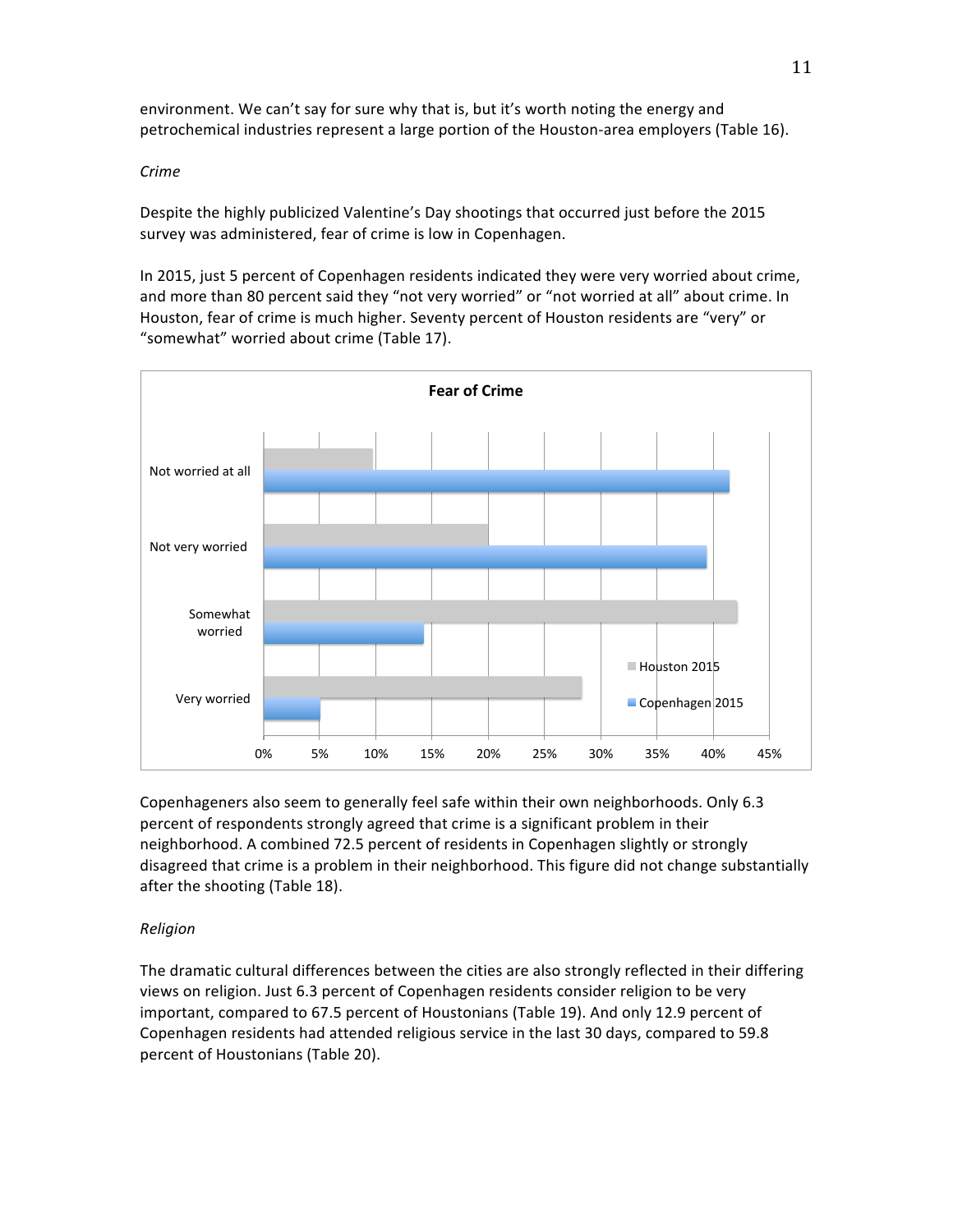

Those results may play a role in the cities' differing views of same-sex marriage. A combined 88.2 percent of Copenhagen residents strongly or slightly favor same-sex marriage, compared to just over half of Houstonians. Same-sex marriage has been legal in Denmark since 2012 and same-sex partnerships have been legal since 1989. Notably, the Houston survey was conducted before the U.S. Supreme Court effectively legalized same-sex marriage across the country in 2015 (Table 21).

#### *Economy*

Copenhageners were not quite as upbeat about job prospects in their city as their Houston counterparts. In Houston, 23.4 percent of residents rated job opportunities in the city as "excellent," compared to just 10.3 percent of Copenhagen residents. Meanwhile, nearly 10 percent of Copenhagen residents rated job opportunities as poor, compared to 5.2 percent of Houstonians (Table 22).

Given that Copenhageners are less optimistic about their economy, it's not a surprise they appear more sympathetic to those who haven't been economically successful.

Copenhageners are more likely to blame the economic misfortunes of the poor on broader factors than on the poor themselves. For example, 78.7 percent of Copenhagen respondents said people are poor because of circumstances they can't control, compared to 60.3 percent of Houstonians (Table 23).

Emerson highlighted the role that the different attitudes play in shaping the two communities' economies. "The most striking difference, to me, is an individualized culture," Emerson said. "Everyone tries to succeed on their own in Houston. When I interview people in Copenhagen, they don't even know what I mean when I talk about 'succeeding by yourself.'"

In Copenhagen, Emerson explained, residents take a more communal approach, focused on how to make their neighborhoods or their companies successful, rather than themselves.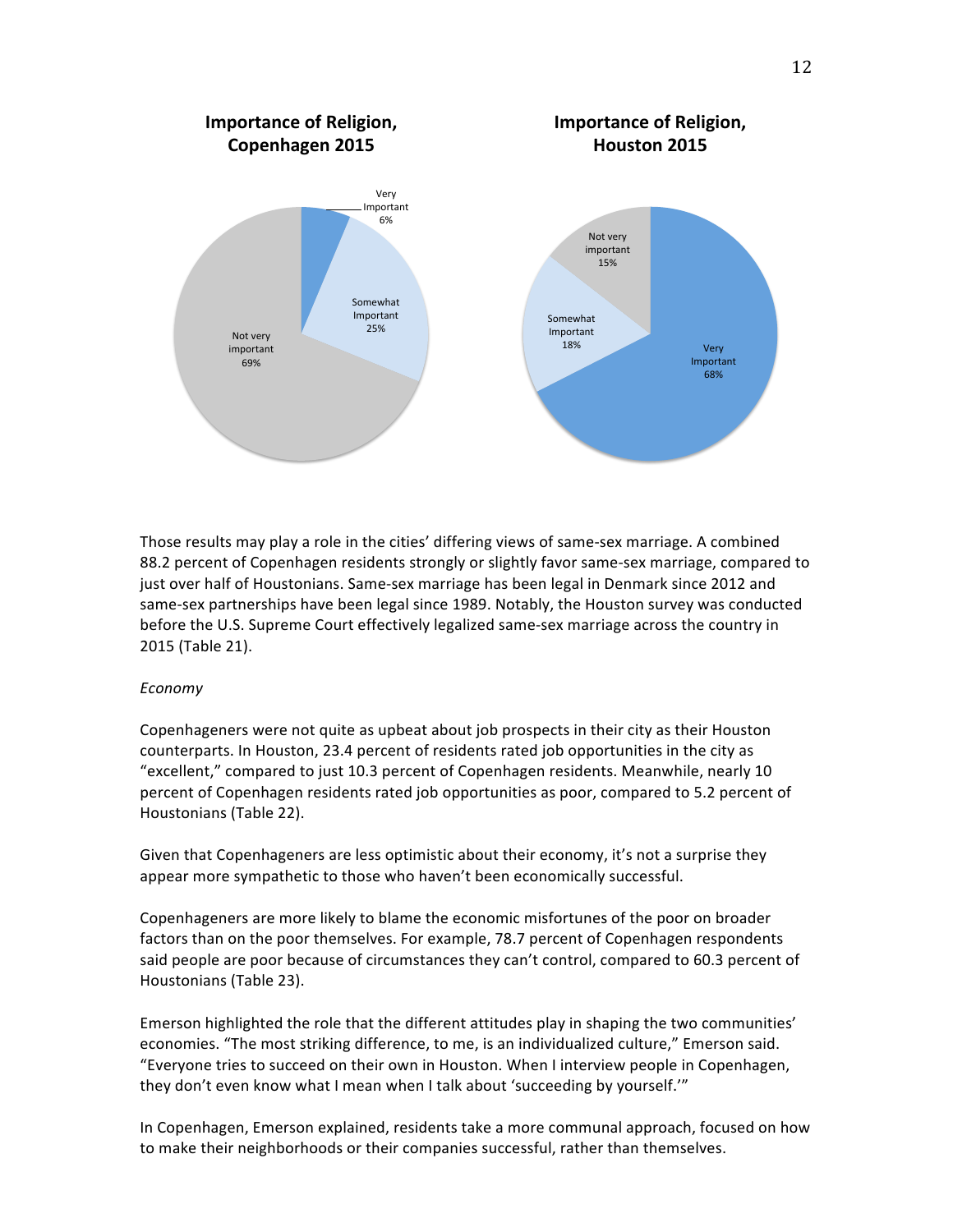That belief is reflected in the question about whether the government should take steps to reduce inequality. A combined 81 percent of Copenhagen respondents strongly or slight agree with the idea that it's the government's job to reduce inequities. But only 58.6 percent of Houstonians agree with that statement (Table 24).



Similarly, in another question, 78.7 percent of Copenhagen residents indicated they believe it's the government's responsibility to ensure everyone can find a job. That question was not asked of Houstonians (Table 25).

### **Conclusion**

It's an unprecedented time in the development of cities, with the majority of the global population living in urban centers. But cities aren't static. They're in a constant state of flux and evolution. As a result, they require ever-increasing study in order for us to fully understand how they can best serve their residents.

In the Copenhagen Area Study, we're able to track the attitudes of people living in a place that's often viewed by urban thinkers as a model. But the study also allows us to put that research in a more useful global context by relating it to Houston, another successful city built on a dramatically different bedrock of attitudes and beliefs. Through this process, we're able to learn more about the types of different places the world will call home.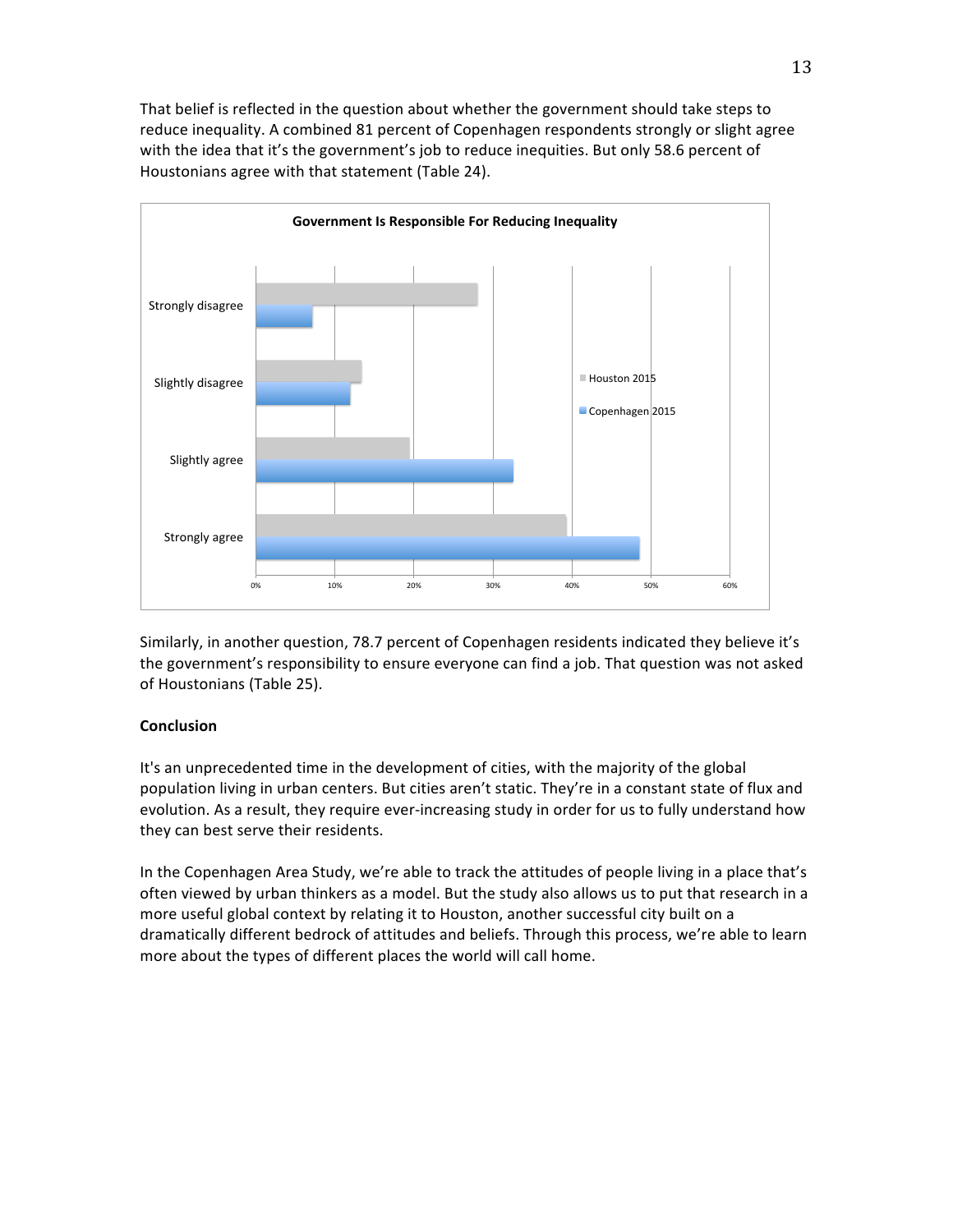## **APPENDIX Copenhagen Area Survey**

### **Note: all percentages are computed for valid responses**

## Table 1

# **Fear of Terror Attack**

| <b>Values</b>      | Copenhagen 2015 |
|--------------------|-----------------|
| Very Worried       | $3.2\%$         |
| Somewhat worried   | 5.3%            |
| Not very worried   | 27.7%           |
| Not worried at all | 63.9%           |

Table 2

# **Neighborhood Preference: Urban Form**

| <b>Values</b> | Copenhagen | Copenhagen | Houston | <b>Houston 2015</b> |
|---------------|------------|------------|---------|---------------------|
|               | 2014       | 2015       | 2013    |                     |
| Mix of        | 79.2%      | 74.1%      | 52.08%  | 48.2%               |
| Developments  |            |            |         |                     |
| Single-Family | 20.1%      | 25.9%      | 47.92%  | 51.8%               |
| Residential   |            |            |         |                     |

## Table 3

## **Family Size**

| <b>Values</b> | Copenhagen | Copenhagen | <b>Houston</b> | <b>Houston 2015</b> |
|---------------|------------|------------|----------------|---------------------|
|               | 2014       | 2015       | 2014           |                     |
|               | 31.8%      | 31.2%      | 18.0%          | 17.4%               |
|               | 42.5%      | 45.9%      | 27.6%          | 30.9%               |
|               | 12.3%      | 12.9%      | 17.0%          | 18%                 |
| 4             | 8.5%       | 7.5%       | 18.1%          | 16.6%               |
| 5 or more     | 3.9%       | 2.4%       | 19.3%          | 17.1%               |

## Table 4

## **Trust of Others**

| <b>Values</b>                 | Copenhagen<br>2014 | Copenhagen<br>2015 | Houston<br>2014 | <b>Houston 2015</b> |
|-------------------------------|--------------------|--------------------|-----------------|---------------------|
| Most people<br>can be trusted | 85.6%              | 84%                | 34.6%           | 35.6%               |
| Can't be too<br>careful       | 14.4%              | 16%                | 65.4%           | 64.4%               |

Table 5

# **Does immigration into this country today...**

| <b>Values</b>     | Copenhagen<br>2014 | Copenhagen<br>2015 | <b>Houston</b><br>2013 | <b>Houston 2015</b> |
|-------------------|--------------------|--------------------|------------------------|---------------------|
| Mostly            | 50.4%              | 47.6%              | 63.1%                  | 63.3%               |
| Strengthen        |                    |                    |                        |                     |
| [country] culture |                    |                    |                        |                     |
| Mostly threaten   | 49.6%              | 52.4%              | 36.9%                  | 36.7%               |
| [country] culture |                    |                    |                        |                     |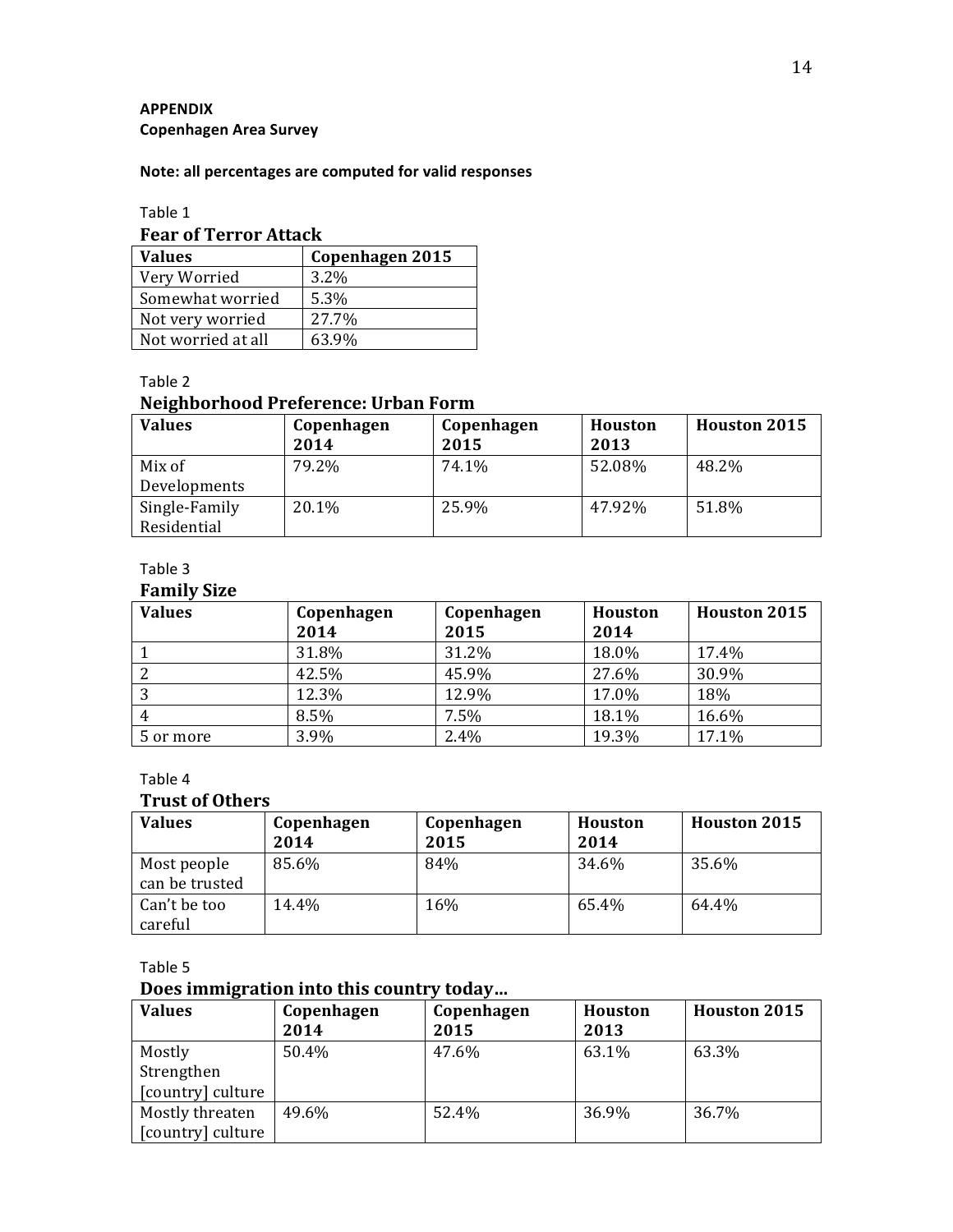| <b>Values</b>        | Copenhagen 2015 |
|----------------------|-----------------|
| Nearly all residents | 43.7%           |
| are non-immigrants   |                 |
| Mix of immigrants    | 56.3%           |
| and non-immigrants   |                 |

## **Relations among Danes and Nonwestern Immigrants/Ethnic Relations in Houston**

| <b>Values</b> | Copenhagen<br>2014 | Copenhagen<br>2015 | <b>Houston</b><br>2014 | <b>Houston 2015</b> |
|---------------|--------------------|--------------------|------------------------|---------------------|
| Excellent     | 1.7%               | $2.2\%$            | 5.8%                   | 7.1%                |
| Good          | 26.1%              | 27.3%              | 41.2%                  | 40.9%               |
| Fair          | 43%                | 49.6%              | 40.0%                  | 39.2%               |
| Poor          | 29.3%              | 21%                | 13.0%                  | 12.8%               |

Table 8

## **Traffic Rating over past three years**

| <b>Values</b>         | Copenhagen<br>2014 | Copenhagen<br>2015 | Houston<br>2013 | <b>Houston 2015</b> |
|-----------------------|--------------------|--------------------|-----------------|---------------------|
| <b>Getting Better</b> | 2.4%               | $4.4\%$            | 10.2%           | 6.5%                |
| About the Same        | 27.4%              | 40.1%              | 31.5%           | 23.5%               |
| Getting worse         | 70.2%              | 55.4%              | 58.3%           | 69.9%               |

## Table 9

## **Imposing a Car Limit in Central City**

| Values                 | Copenhagen 2015 |
|------------------------|-----------------|
| <b>Strongly Favor</b>  | 31%             |
| <b>Slightly Favor</b>  | 32.9%           |
| <b>Slightly Oppose</b> | 18.6%           |
| <b>Strongly Oppose</b> | 17.5%           |

## Table 10

### **Have a bicycle?**

| <b>Values</b> | Copenhagen 2015 | <b>Houston 2015</b> |
|---------------|-----------------|---------------------|
| Yes           | 87.9%           | 37.1%               |
| No            | 12.1%           | 62.9%               |

## Table 11

## **Bicycled** in last 30 days?

| <b>Values</b> | Copenhagen 2015 | <b>Houston 2015</b> |
|---------------|-----------------|---------------------|
| Yes           | 68.6%           | 9%                  |
| No            | 31.4%           | 91%                 |

Table 12

### **Mode of Transportation for Commute**

| <b>Values</b> | Copenhagen<br>2014 | Copenhagen<br>2015 | Houston<br>2013 | <b>Houston 2015</b> |
|---------------|--------------------|--------------------|-----------------|---------------------|
| Drive Alone   | 33.8%              | 36.5%              | 82.0%           | 82.8%               |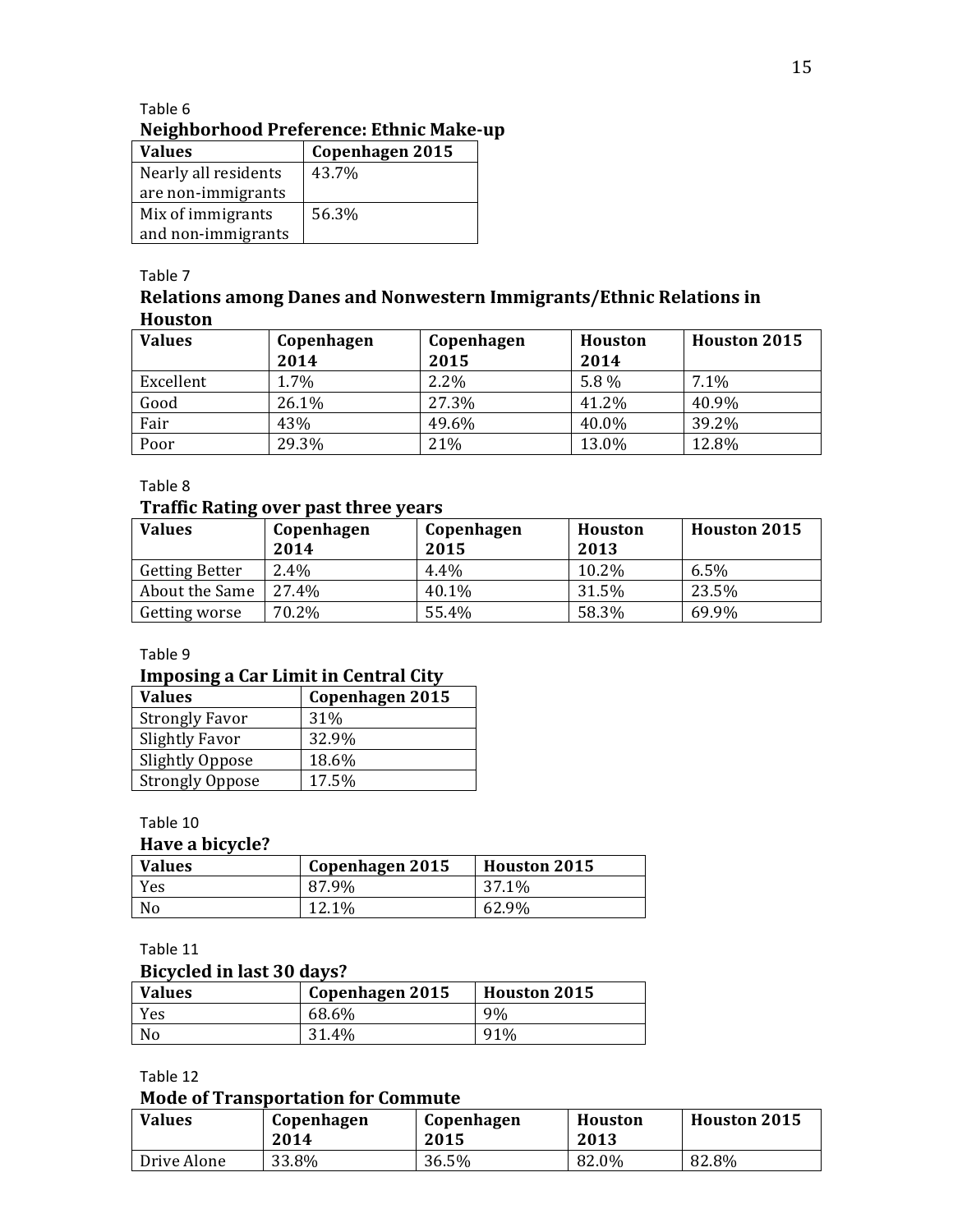| Drive with     | 3%    | 5.3%  | $9.2\%$ | 7.8% |
|----------------|-------|-------|---------|------|
| others         |       |       |         |      |
| Public Transit | 43.9% | 40.3% | 5.5%    | 3.7% |
| Walk           | 10.9% | 9.9%  | 2.5%    | 3.1% |
| Bicycle        | 48.4% | 48.9% | $0.2\%$ | 0.3% |
| Other          | 3.3%  | 1.2%  | $0.2\%$ | 2.3% |

## **Concern about environment issues in general**

| <b>Values</b>      | Copenhagen 2015 | <b>Houston 2015</b> |
|--------------------|-----------------|---------------------|
| Very worried       | 22.9%           | 41.7%               |
| Somewhat worried   | 63%             | 42.3%               |
| Not worried at all | 14.1%           | 16.1%               |

Table 14

## Air Pollution on family's health concern

| <b>Values</b>      | Copenhagen 2015 | <b>Houston 2013</b> | <b>Houston 2015</b> |
|--------------------|-----------------|---------------------|---------------------|
| Very               | 13.2%           | 42.6%               | 38.2%               |
| worried/concerned  |                 |                     |                     |
| somewhat           | 58.9%           | 34.7%               | 37.4%               |
| worried/concerned  |                 |                     |                     |
| Not worried at all | 27.9%           | 22.8%               | 24.4%               |

## Table 15

### **Climate change cause**

| <b>Values</b>                 | Copenhagen<br>2014 | Copenhagen<br>2015 | <b>Houston</b><br>2013 | Houston 2015 |
|-------------------------------|--------------------|--------------------|------------------------|--------------|
| Human<br>Activities (yes)     | 91.9%              | 78.4%              | 56.0%                  | 57.7%        |
| Normal climate<br>cycles (no) | 8.1%               | 21.6%              | 44.1%                  | 42.3%        |

## Table 16

## **Environment and Economy Priority**

| <b>Values</b>     | Copenhagen 2015 | <b>Houston 2015</b> |
|-------------------|-----------------|---------------------|
| Protecting        | 64.8%           | 43%                 |
| Environment       |                 |                     |
| Economic growth   | 35.2%           | 57%                 |
| and creating jobs |                 |                     |

Table 17

## **Fear of Crime**

| <b>Values</b>      | Copenhagen 2015 | <b>Houston 2015</b> |
|--------------------|-----------------|---------------------|
| Very worried       | $5.0\%$         | 28.3%               |
| Somewhat worried   | 14.2%           | 42.1%               |
| Not very worried   | 39.4%           | 19.9%               |
| Not worried at all | 41.4%           | 9.7%                |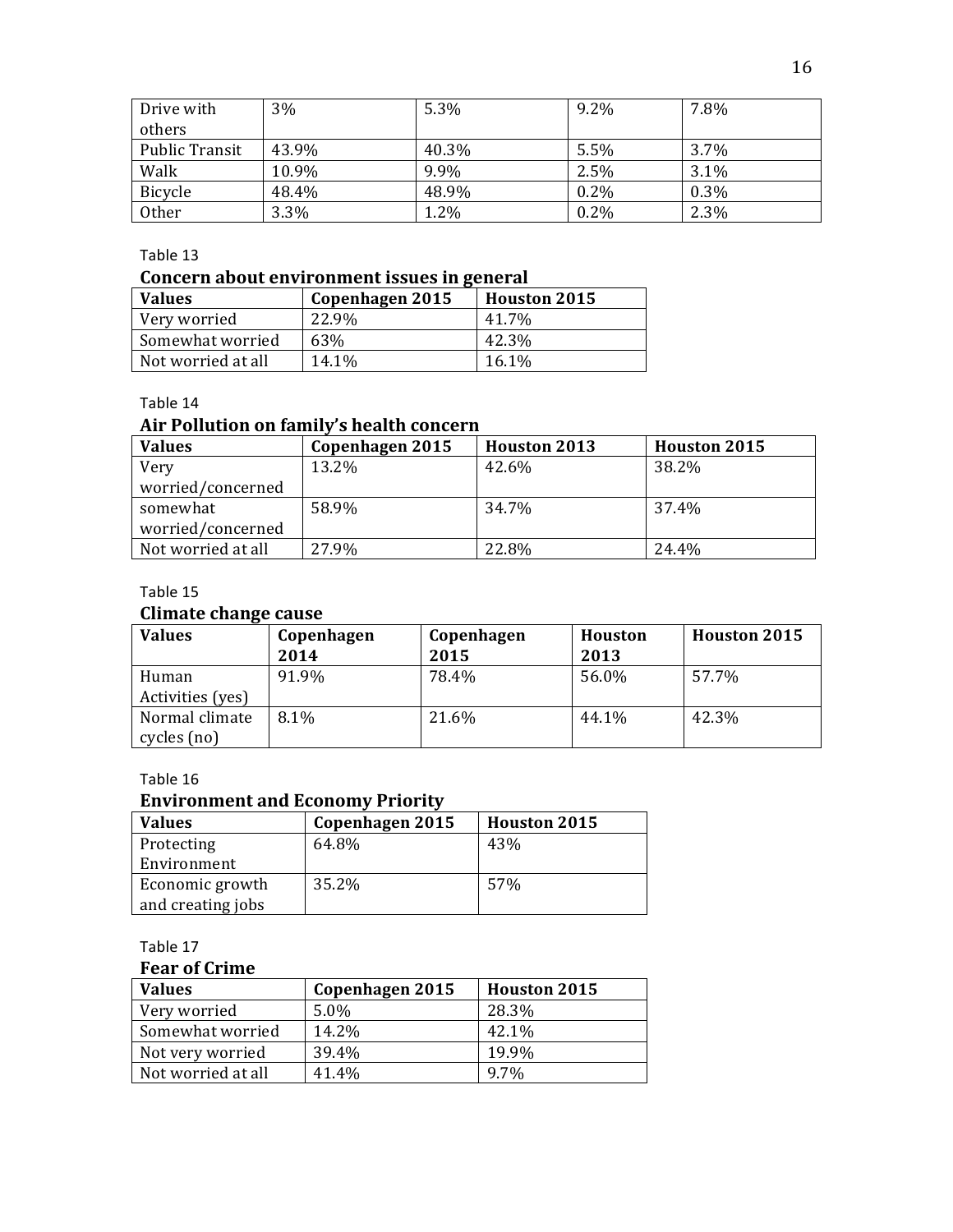| Table 18                                          |  |
|---------------------------------------------------|--|
| Crime is a significant problem in my neighborhood |  |

| <b>Values</b>     | Copenhagen 2014 | Copenhagen 2015 |
|-------------------|-----------------|-----------------|
| Strongly agree    | 5.9%            | 6.3%            |
| Slightly agree    | 20%             | 21.2%           |
| Slightly disagree | 25.9%           | 30.7%           |
| Strongly disagree | 48.2%           | 41.8%           |

# **Importance of Religion**

| <b>Values</b>  | Copenhagen | Copenhagen | <b>Houston</b> | <b>Houston 2015</b> |
|----------------|------------|------------|----------------|---------------------|
|                | 2014       | 2015       | 2014           |                     |
| Very Important | 5.1%       | 6.3%       | 66.5%          | 67.5%               |
| Somewhat       | 23.6%      | 24.8%      | 20.0%          | 18%                 |
| Important      |            |            |                |                     |
| Not very       | 32.5%      | 68.8%      | 13.5%          | 14.5%               |
| important      |            |            |                |                     |
| Not at all     | 38.77%     | n/a        | n/a            | n/a                 |
| important      |            |            |                |                     |

## Table 20

## **Religious Service Attendance – last thirty days**

| <b>Values</b> | Copenhagen 2014 | Copenhagen 2015 | <b>Houston 2015</b> |
|---------------|-----------------|-----------------|---------------------|
| Yes           | 10.8%           | 12.9%           | 59.8%               |
| No            | 89.2%           | 87.1%           | 40.2%               |

## Table 21

## **Gay Marriage**

| $-$ , $      -$<br><b>Values</b> | Copenhagen | Copenhagen | Houston | <b>Houston 2015</b> |
|----------------------------------|------------|------------|---------|---------------------|
|                                  | 2014       | 2015       | 2013    |                     |
| <b>Strongly Favor</b>            | 78.1%      | 74.4%      | 40.4%   | 33%                 |
| <b>Slightly Favor</b>            | 12.6%      | 13.8%      | 11.2%   | 17.2%               |
| Slightly Oppose                  | 3.9%       | 4.2%       | 16%     | 10.7%               |
| Strongly                         | 5.4%       | 7.6%       | 32.4%   | 39.1%               |
| Oppose                           |            |            |         |                     |

## Table 22

## **Job Opportunities in the [city] Area**

| , <b>.</b> .<br><b>Values</b> | .<br>Copenhagen<br>2014 | Copenhagen<br>2015 | <b>Houston</b><br>2014 | Houston 2015 |
|-------------------------------|-------------------------|--------------------|------------------------|--------------|
| Excellent                     | 8.9%                    | 10.3%              | 21.8%                  | 23.4%        |
| Good                          | 48.6%                   | 51.3%              | 43.0%                  | 48.7%        |
| Fair                          | 29.6%                   | 28.9%              | 25.9%                  | 28.2%        |
| Poor                          | 12.9%                   | 9.5%               | 9.3%                   | 5.2%         |

## Table 23

# **Why Poor?**

| <b>Values</b>             | Copenhagen<br>2014 | Copenhagen<br>2015 | Houston<br>2013 | <b>Houston 2015</b> |
|---------------------------|--------------------|--------------------|-----------------|---------------------|
| Don't work hard<br>enough | 20.7%              | 21.3%              | 32.8%           | 32.8%               |